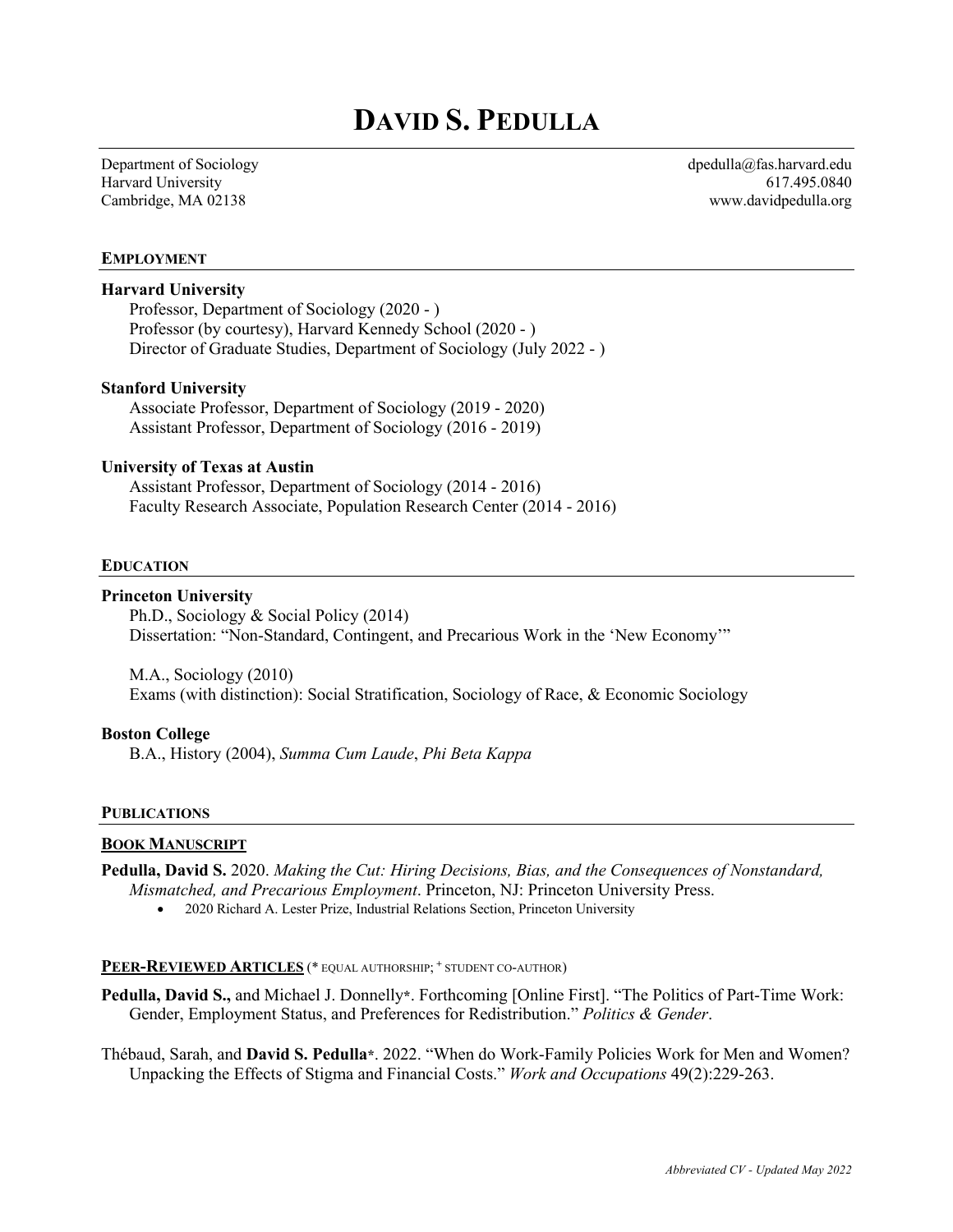- **Pedulla, David S.**, John Muñoz, Katherine Wullert**+**, and Felipe Dias. 2022. "Audit Studies and Job Posting Sources: The Consequences of Job Database Selection for Estimates of Racial Discrimination." *Sociology of Race and Ethnicity* 8(1):26-42.
- Ranganathan, Aruna, and **David S. Pedulla\***. 2021. "Work-Family Programs and Non-Work Networks: Within-Group Inequality, Network Activation, and Labor Market Attachment." *Organization Science* 32(2):315-333.

• 2022 Scholarly Achievement Award, Human Resources Division, Academy of Management (Finalist)

- **Pedulla, David S.,** and Devah Pager. 2019. "Race and Networks in the Job Search Process." *American Sociological Review* 84(6):983-1012. [Lead Article]
- **Pedulla, David S.,** and Katariina Mueller-Gastell **<sup>+</sup>**. 2019. "Nonstandard Work and the Job Search Process: Application Pools, Search Methods, and Perceived Job Quality." *RSF: The Russell Sage Foundation Journal of the Social Sciences* 5(4):130-258.
- **Pedulla, David S.** 2018. "How Race and Unemployment Shape Labor Market Opportunities: Additive, Amplified, or Muted Effects?" *Social Forces* 96(4):1477-1506.
- **Pedulla, David S.** 2016. "Penalized or Protected? Gender and the Consequences of Nonstandard and Mismatched Employment Histories." *American Sociological Review* 81(2):262-289.
	- Selected Media Coverage: *Wall Street Journal, Time*, *Fortune*, *The Atlantic*, *CBS News*
	- ASA, Inequality, Poverty, and Mobility Section, Outstanding Article Award (Honorable Mention)
	- ASA, OOW Section, James D. Thompson Award (Honorable Mention)
- Thébaud, Sarah, and **David S. Pedulla\***. 2016. "Masculinity and the Stalled Revolution: How Gender Ideologies and Norms Shape Young Men's Responses to Work-Family Policies." *Gender & Society* 30(4):590-617.
- Deterding, Nicole M., and **David S. Pedulla\***. 2016. "Educational Authority in the 'Open Door' Marketplace: Labor Market Consequences of For-profit, Nonprofit, and Fictional Educational Credentials." *Sociology of Education* 89(3):155-170. [Lead Article]
- **Pedulla, David S.,** and Sarah Thébaud\*. 2015. "Can We Finish the Revolution? Gender, Work-Family Ideals, and Institutional Constraint." *American Sociological Review* 80(1):116-139.
	- Selected Media Coverage: *New York Times*, *Today Show*, *Huffington Post*, *Chicago Tribune*, *Boston Globe*, *New York Post*, *New Republic*
- Pager, Devah, and **David S. Pedulla**. 2015. "Race, Self-Selection, and the Job Search Process." *American Journal of Sociology* 120(4):1005-1054. [Lead Article]
- **Pedulla, David S.** 2014. "The Positive Consequences of Negative Stereotypes: Race, Sexual Orientation, and the Job Application Process." *Social Psychology Quarterly* 77(1):75-94.
	- ASA, Section on Sexualities, Best Graduate Student Paper Award
	- SSSP, Racial and Ethnic Minorities Division, Graduate Student Paper Award (Honorable Mention)
- Owens, Lindsay A., and **David S. Pedulla\***. 2014. "Material Welfare and Changing Political Preferences: The Case of Support for Redistributive Social Policies." *Social Forces* 92(3):1087-1113.
	- Pacific Chapter of the American Association for Public Opinion Research, Student Paper Award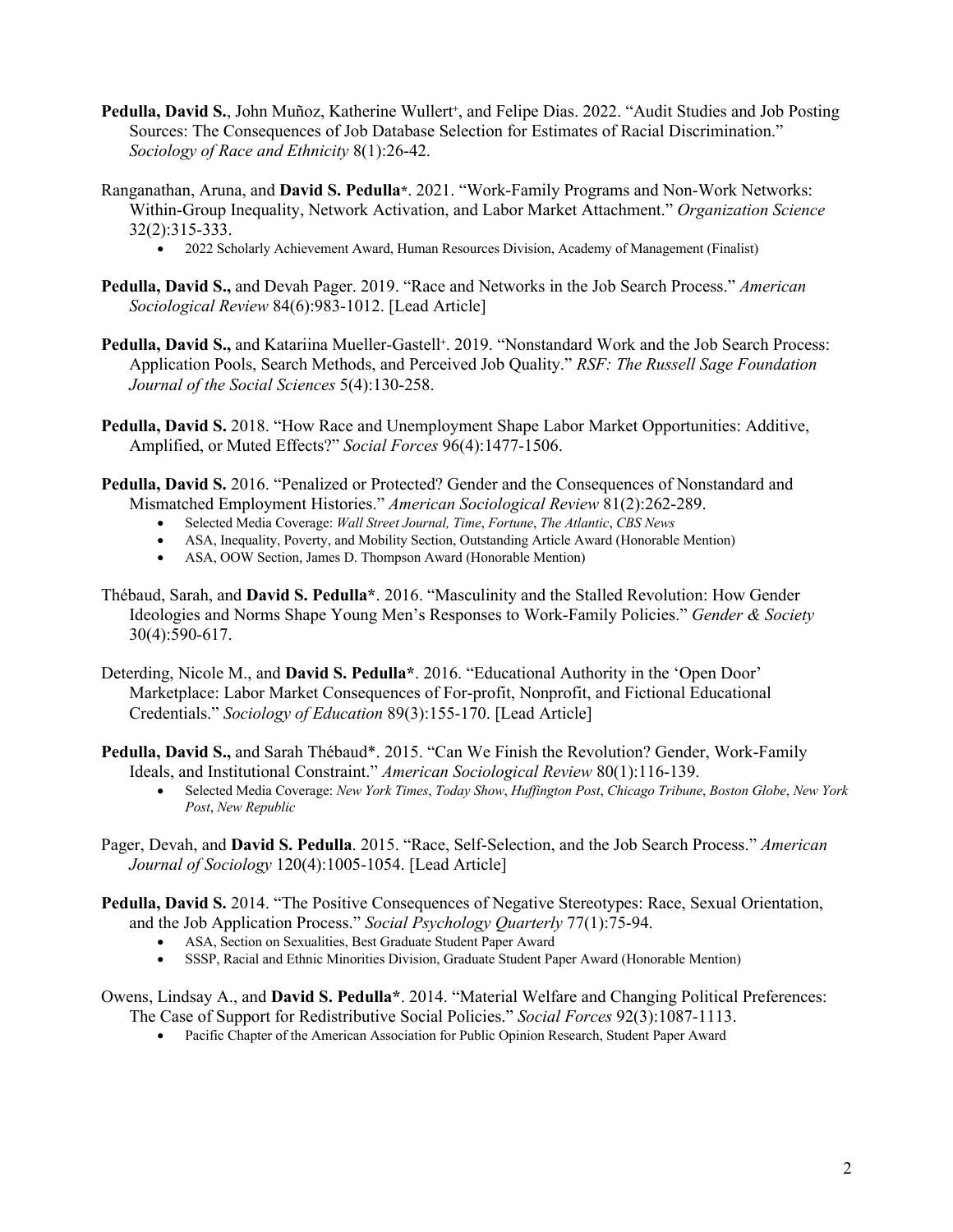**Pedulla, David S.** 2013. "The Hidden Costs of Contingency: Employers' Use of Contingent Workers and Standard Employees' Outcomes." *Social Forces* 92(2):691-722.

- ASA, Inequality, Poverty, and Mobility Section, Outstanding Graduate Paper Award (Honorable Mention)
- SSSP, Labor Studies Division, Harry Braverman Award
- Society for the Advancement of Socio-Economics, Graduate Student Paper Award

**Pedulla, David S.** 2012. "To Be Young and Unemployed." *New Labor Forum* 21(3):26-36.

### **CHAPTERS & OTHER ARTICLES**

- **Pedulla, David S.** 2018. "Emerging Frontiers in Audit Study Research: Mechanisms, Variation, and Representativeness." Pp. 179-195 in *Audit Studies: Behind the Scenes with Theory, Method, and Nuance*, ed. S. Michael Gaddis. New York: Springer.
- **Pedulla, David S.,** and Katherine S. Newman. 2011. "The Family and Community Impacts of Underemployment." Pp. 233-250 in *Underemployment: Psychological, Economic, and Social Challenges*, ed. Douglas C. Maynard and Daniel C. Feldman. New York: Springer.
- Pager, Devah, Bruce Western, and **David S. Pedulla**. 2009. "Employment Discrimination and the Changing Landscape of Low-Wage Labor Markets." *The University of Chicago Legal Forum* 317-345.

#### **BOOK REVIEWS**

- **Pedulla, David S.** 2014. *Flawed System/Flawed Self: Job Searching and Unemployment Experiences* by Ofer Sharone. *Work and Occupations* 41(4):515-518.
- **Pedulla, David S.** 2011. *Those Who Work, Those Who Don't: Poverty, Morality, and Family in Rural America* – by Jennifer Sherman. *International Journal of Urban and Regional Research* 35(1):213-214.
- **Pedulla, David S.** 2011. *Longing and Belonging: Parents, Children and Consumer Culture* by Allison Pugh. *Accounts: The Newsletter of the ASA's Economic Sociology Section* 10(2):4.
- **Pedulla, David S.** 2010. *The Good Temp* by Vicki Smith and Esther B. Neuwirth. *Social Forces* 89(1):355-357.

#### **PUBLIC WRITING**

- **Pedulla, David S.** 2020. "Diversity and Inclusion Efforts That Really Work." *Harvard Business Review*.
- **Pedulla, David S.** 2020 (Editor). "What Works? Evidence-Based Ideas to Increase Diversity, Equity, and Inclusion in the Workplace."
- **Pedulla, David S.** 2020. "If Post-Coronavirus Hiring Practices Don't Change, it Will be Devastating for Many Workers Being Laid Off Now." *MarketWatch*.
- **Pedulla, David S.** 2018. "Discrimination." *State of the Union: Gender Inequality*. Stanford University: Center on Poverty and Inequality.
- **Pedulla, David S.** 2016. "We Need to Look Beyond Unemployment to Fix Labor Market Inequality." *The Conversation*.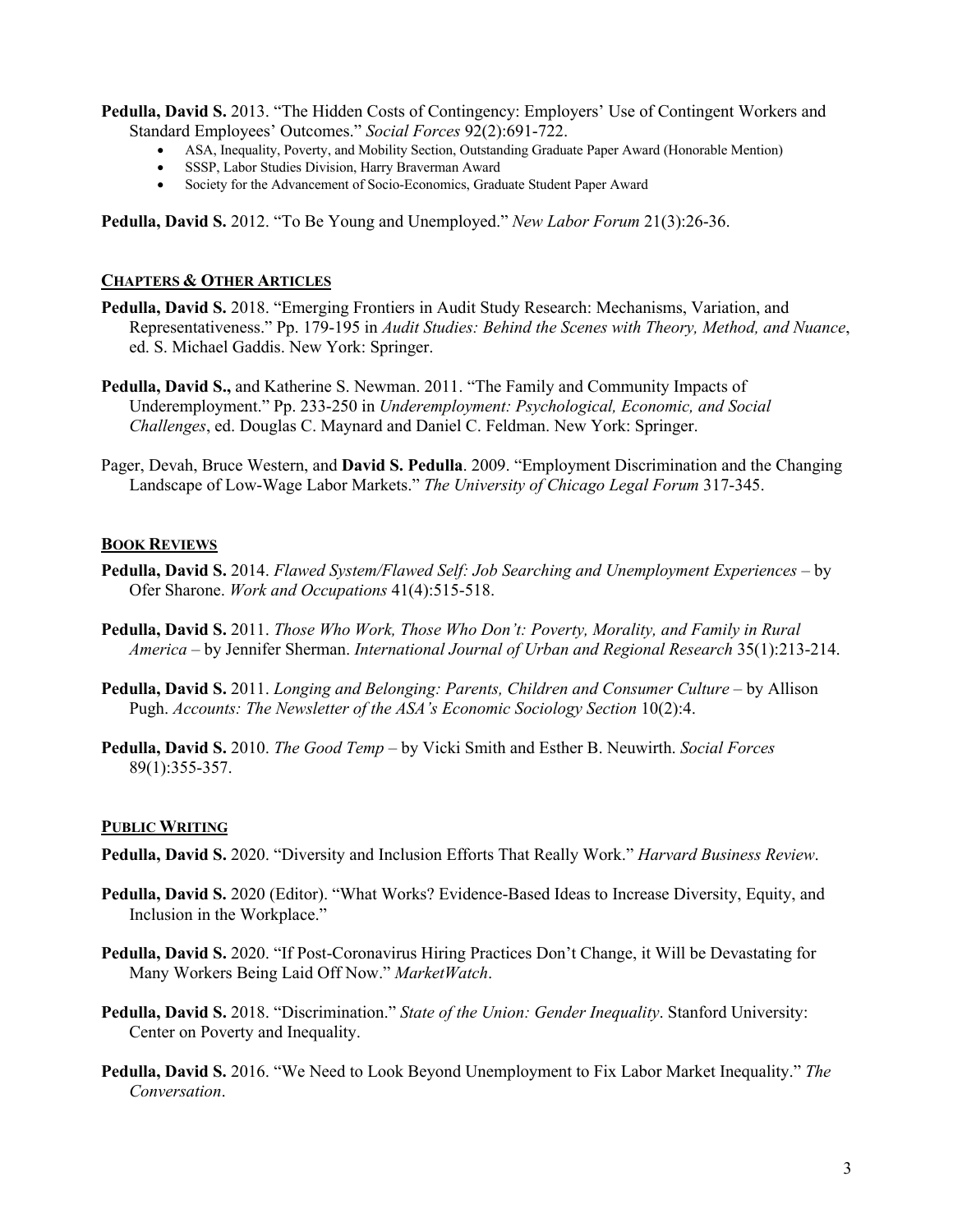- Pager, Devah, and **David S. Pedulla.** 2015. "How Minority Job Seekers Battle Bias in the Hiring Process." *Time.com* and *The Conversation*.
- Thébaud, Sarah, and **David S. Pedulla.** 2015. "The Benefits to a Paid Family Leave Law That Nobody Is Talking About." *Huffington Post*.
- Owens, Lindsay, and **David S. Pedulla.** 2012. "Economic Hardship, Political Attitudes, and the 2012 Election." *Russell Sage Foundation Blog: Election 2012 Series.*
- **Pedulla, David S.** 2010. "Missing the Meso-Micro Link: On the Need for Better Employer-Employee Matched Data." *Accounts: The Newsletter of the ASA's Economic Sociology Section*.
- O'Brien, Rourke, and **David S. Pedulla\***. 2010. "Beyond the Poverty Line." *Stanford Social Innovation Review* 8(4):30-35.

Newman, Katherine S., and **David S. Pedulla.** 2010. "An Unequal-Opportunity Recession." *The Nation*.

O'Brien, Rourke, and **David S. Pedulla.** 2009. "Self-Sufficiency Stalled." *The Boston Herald*.

### **GRANTS & FELLOWSHIPS**

### **EXTERNAL**

| $2021 - 2026$ | National Institution of Aging, "Effects of Job Quality in the Service Sector on Health-<br>Related Outcomes Across the Life Course," (Co-Investigator; Principal Investigators:<br>Daniel Schneider and Kristen Harknett) |
|---------------|---------------------------------------------------------------------------------------------------------------------------------------------------------------------------------------------------------------------------|
| $2016 - 2020$ | W.K. Kellogg Foundation, "Identifying and Reducing Job Discrimination," Principal<br>Investigator (with Devah Pager)                                                                                                      |
| $2018 - 2020$ | Washington Center for Equitable Growth, "The Organizational Bases of Discrimination,"<br>Principal Investigator (with Devah Pager)                                                                                        |
| $2017 - 2019$ | Russell Sage Foundation, "The Organizational Bases of Discrimination," Principal<br>Investigator (with Devah Pager)                                                                                                       |
| 2016          | NSF-Funded Time-Sharing Experiments for the Social Sciences, "Opting into Work-Family<br>Policies: Comparing the Effects of Material and Cultural Concerns," (with Sarah<br>Thébaud)                                      |
| $2015 - 2016$ | Work and Family Researchers Network, Early Career Fellowship                                                                                                                                                              |
| $2014 - 2015$ | UC-Davis Center for Poverty Research, "The Organizational Context of Employment<br>Scarring," Principal Investigator                                                                                                      |
| $2013 - 2015$ | Russell Sage Foundation, "Race, Gender, and the Supply-Side Dynamics of Labor Market<br>Placement," Co-PI (with Devah Pager)                                                                                              |
| 2012          | National Science Foundation, Doctoral Dissertation Improvement Grant, "The Impacts of<br>Underemployment in the New Economy," Co-PI (with Devah Pager)                                                                    |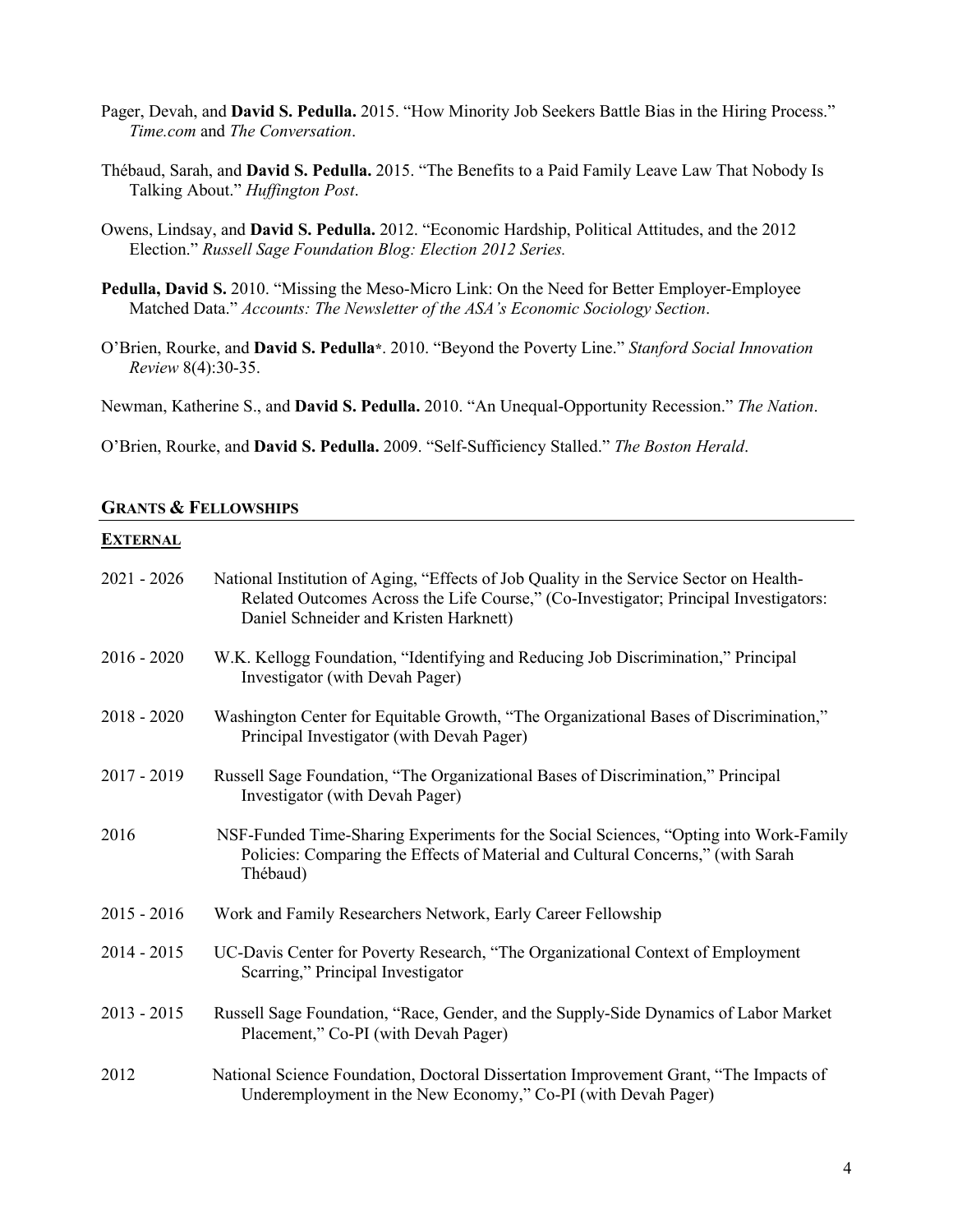|                 | Horowitz Foundation for Social Policy, "Precarious Work and the New Economy,"<br>Principal Investigator                                                                                                                        |
|-----------------|--------------------------------------------------------------------------------------------------------------------------------------------------------------------------------------------------------------------------------|
|                 | Employment Instability, Family Well-Being, and Social Policy Network at the University of<br>Chicago, "Precarious Work and the New Economy: Consequences for Workers' Future<br>Labor Market Outcomes," Principal Investigator |
|                 | NSF-Funded Time-Sharing Experiments for the Social Sciences, "Can We Finish the<br>Revolution? Gender, Work-Family Ideals, and Institutional Constraint," (with Sarah<br>Thébaud)                                              |
| 2011            | NSF-Funded Time-Sharing Experiments for the Social Sciences, "The Mechanisms of<br>Discrimination: How Sex, Gender Role, and Sexual Orientation Treatments Impact<br>Evaluations of Black Male Job Applicants"                 |
| 2008            | National Science Foundation Graduate Research Fellowship (Honorable Mention)                                                                                                                                                   |
| <b>INTERNAL</b> |                                                                                                                                                                                                                                |
| $2018 - 2019$   | Institute for Research in the Social Sciences (IRiSS), Faculty Fellow                                                                                                                                                          |
| $2017 - 2018$   | United Parcel Service Endowment Fund at Stanford, "How Organizations and Customers<br>Shape Racial Discrimination in Urban Labor Markets"                                                                                      |
| $2016 - 2017$   | Beyond Bias Faculty Fellow, Clayman Institute for Gender Research, Stanford University                                                                                                                                         |
| $2015 - 2016$   | Population Research Center, UT-Austin, Seed Grant, "The Organizational Determinants of<br>Gender Inequality at Work"                                                                                                           |
| 2015            | University of Texas at Austin, Summer Research Assignment, "The Organizational Context"<br>of Employment Scarring"                                                                                                             |
| $2012 - 2014$   | Fellowship of Woodrow Wilson Scholars, Princeton University                                                                                                                                                                    |
| 2012            | Center for African American Studies, Princeton University, Doctoral Dissertation Research<br>Grant                                                                                                                             |
|                 | Department of Sociology, Princeton University, Dissertation Improvement Grant                                                                                                                                                  |
| 2011            | Center for the Study of Social Organization, Princeton University, Graduate Research Award                                                                                                                                     |
|                 | Department of Sociology Travel Grant, Princeton University                                                                                                                                                                     |
|                 | Program in Social Policy Travel Grant, Princeton University                                                                                                                                                                    |
| 2010            | Marion J. Levy Fellowship, Princeton University                                                                                                                                                                                |
|                 | Department of Sociology Travel Grant, Princeton University                                                                                                                                                                     |
|                 | Global Network on Inequality Fellowship to fund research at Fafo Institute for Labour and<br>Social Research in Oslo, Norway                                                                                                   |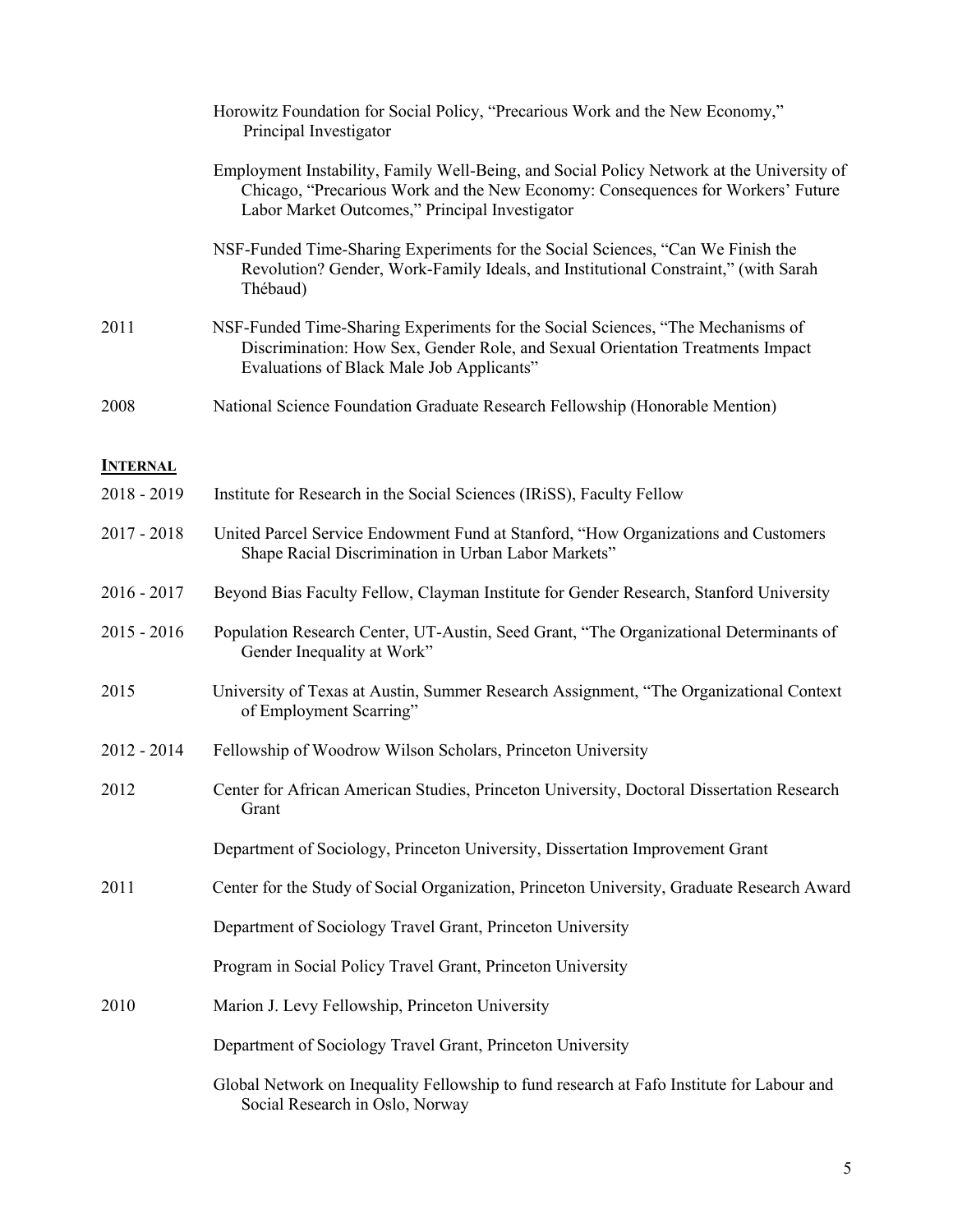| 2009 | Princeton University Fellowship                                       |
|------|-----------------------------------------------------------------------|
|      | Department of Sociology Travel Grant, Princeton University            |
| 2008 | A. Watson Armour, III '33 Centennial Fellowship, Princeton University |
|      | Center for Human Values Top-Up Grant, Princeton University            |

# **AWARDS & HONORS**

| 2022 | Scholarly Achievement Award, HR Division, Academy of Management (Finalist)                                                                                      |
|------|-----------------------------------------------------------------------------------------------------------------------------------------------------------------|
| 2021 | Walter Channing Cabot Fellow, Harvard University                                                                                                                |
| 2020 | Richard A. Lester Prize, Industrial Relations Section, Princeton University                                                                                     |
| 2017 | American Sociological Association, Inequality, Poverty, and Mobility Section, Outstanding<br>Article Award (Honorable Mention)                                  |
| 2014 | American Sociological Association, Organizations, Occupations, and Work Section, James<br>D. Thompson Award for Best Graduate Student Paper (Honorable Mention) |
| 2014 | Society for the Study of Social Problems, Poverty, Class, and Inequality Division, Graduate<br><b>Student Paper Award</b>                                       |
| 2013 | American Sociological Association, Section on Sexualities, Best Graduate Student Paper<br>Award                                                                 |
| 2013 | Pacific Chapter of the American Association for Public Opinion Research, Student Paper<br>Award                                                                 |
| 2012 | Society for the Advancement of Socio-Economics, Graduate Student Paper Award                                                                                    |
|      | Society for the Study of Social Problems, Racial and Ethnic Minorities Division, Graduate<br>Student Paper Award (Honorable Mention)                            |
|      | UCIRHRP, Labor and Employment Relations Association, Best Student Paper Award<br>(Finalist)                                                                     |
| 2011 | American Sociological Association, Inequality, Poverty, and Mobility Section, Outstanding<br>Graduate Paper Award (Honorable Mention)                           |
|      | Society for the Study of Social Problems, Labor Studies Division, Harry Braverman Award                                                                         |
| 2010 | Distinction on Qualifying Exams, Department of Sociology, Princeton University                                                                                  |
| 2004 | Finneran Commencement Award: The highest award given to a graduating senior in the<br>College of Arts and Sciences at Boston College                            |
|      | Patrick J. Durcan Award: The highest award given by the Department of History at Boston<br>College to a graduating senior                                       |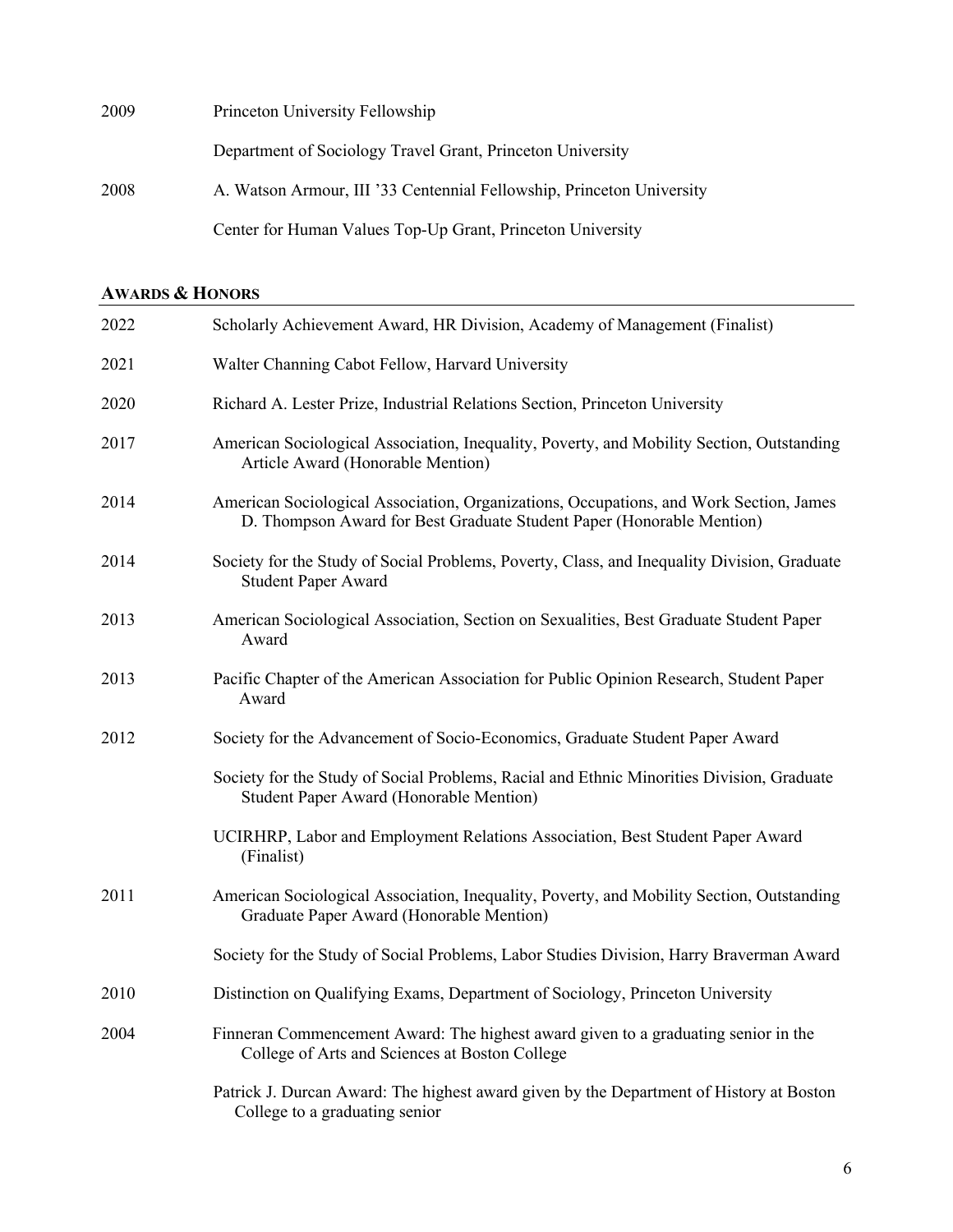# **INVITED PRESENTATIONS**

Princeton University, Joint Degree Program in Social Policy (Forth.) Harvard University, Social Demography Seminar (2022) University of California, Berkeley, Center for the Study of Law and Society (2022) Columbia University, Department of Sociology, Experimental Design Workshop (2022) MIT Sloan School of Management, Institute for Work and Employment Seminar (2021) Stanford University, Department of Sociology, Economic Sociology Workshop (2021) Harvard University, Kennedy School of Government (2019, 2020, 2021) Boston University, Management and Organizations Department and Sociology Department (2019) MIT Sloan School of Management, Work and Organization Studies Seminar (2019) University of California, Berkeley, Institute for Research on Labor and Employment (2018) Columbia University, Center for the Study of Wealth and Inequality Seminar Series (2018) University of Southern California, Center for Economic and Social Research (2018) Stanford University, Center on Poverty and Inequality, State of the Union (2018) Harvard University, Gender Inequality Workshop (2017) Stanford University, SCANCOR Seminar Series (2017) University of California, Los Angeles, Sociology of Gender Working Group (2017) Brown University, Population Studies and Training Center, Race and Inequality Series (2017) University of California, Berkeley, Department of Sociology (2017) University of Chicago, Booth School of Business, Organizations and Markets Workshop (2017) University of California, Berkeley, Haas School of Business, MORS Seminar (2016) University of Wisconsin, Madison, Demography Seminar (2016) University of California, Irvine (2016) American Society of Plant Biology, Women in Plant Biology Committee (2016) UC-Davis, Center for Poverty Research and Sociology Department (2016) Cornell University, Dept. of Policy Analysis and Management/Cornell Population Center (2016) Saint Louis University, Public Law Review Symposium (2016) Stanford University, Department of Sociology, Economic Sociology Workshop (2015) UC-Davis, Center for Poverty Research, Realities and Opportunities in Low Wage Labor Markets (2015) UT-Austin, Population Research Center (2015) UT-Austin, Department of Psychology (2015) Stockholm University, Department of Sociology (2014) MIT Sloan School of Management, Institute for Work and Employment Research (2014) University of Texas at Austin, Department of Sociology (2013) University of Chicago, Department of Sociology (2013) Stanford University, Graduate School of Business (2013) University of Toronto, Department of Sociology (2013) Boston College, Department of Sociology (2013) Boston University, Department of Sociology (2013)

# **SELECTED CONFERENCE PRESENTATIONS**

"Racial Discrimination in Context: The Role of Organizational Policies and Practices in Hiring Discrimination" (with Felipe Dias, Katherine Wullert, and John Muñoz).

• American Sociological Association Annual Meeting (Los Angeles, CA), 2022 [Forth.]

"Firm Characteristics, Gender Sorting, and Labor Market Inequality" (with Katariina Mueller-Gastell).

• Population Association of America Annual Meeting (non-presenter) (Austin, TX), 2019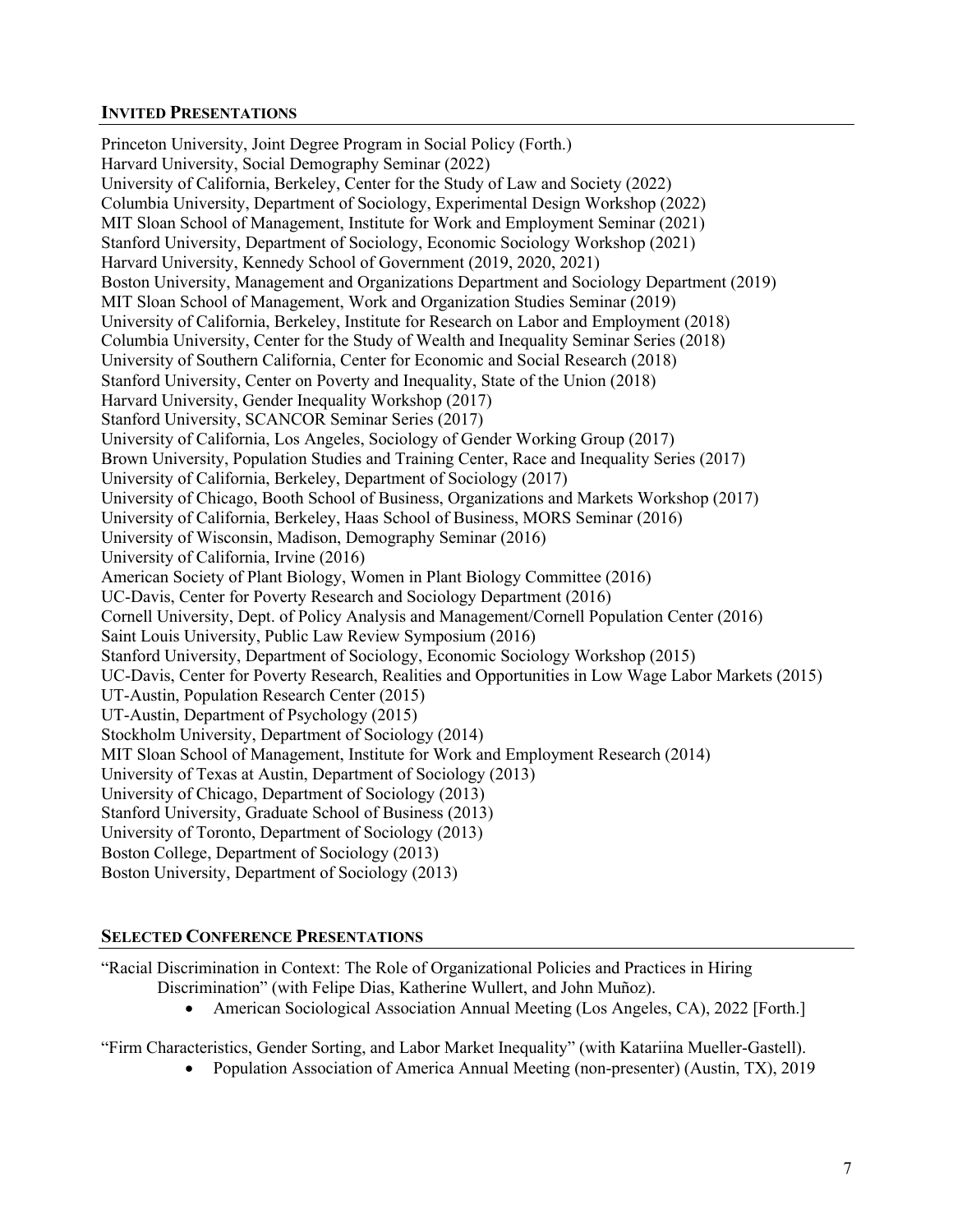"Geographic Space and a Woman's Place: The Gendered Relationship Between Geographic and Economic Mobility" (with Katariina Mueller-Gastell).

• Population Association of America Annual Meeting (non-presenter) (Austin, TX), 2019

"Organizations as Equalizers? Employer-Provided Childcare, Maternal Employment Quality, and the Limits of Family-Based Networks" (with Aruna Ranganathan).

- American Sociological Association Annual Meeting (Philadelphia, PA), 2018
- Population Association of America Annual Meeting (Denver, CO), 2018
- Academy of Management Annual Meeting (non-presenter) (Atlanta, GA), 2017

"The Politics of Part-Time Work: Gender, Employment Status, and Preferences for Redistribution" (with Michael Donnelly)

- American Sociological Association Annual Meeting (Philadelphia, PA), 2018
- Population Association of America Annual Meeting (Chicago, IL), 2017

"Nonstandard Work and the Job Search Process: 'Mixed' Application Pools, Demographic Differences, and Search Methods" (with Katariina Mueller-Gastell).

- Russell Sage Foundation (New York, NY), 2018
- "When do Work-Family Policies Work for Men and Women? Unpacking the Effects of Formal Policies and Informal Practices." (with Sarah Thébaud)
	- Population Association of America Annual Meeting (Chicago, IL), 2017

## **TEACHING EXPERIENCE**

### **HARVARD UNIVERSITY**

- Sociological Research Design (SOC 2205), Instructor (2021)
- Models of Social Science Research (SOC 128), Instructor (2021)

### **STANFORD UNIVERSITY**

- Sociology of Work and Employment (SOC 328), Instructor (2018)
- Experimental Methods in the Social Sciences (SOC 304), Instructor (2017, 2019)
- Foundations of Social Research (SOC 180A), Instructor (2017, 2018, 2019, 2020)

### **UNIVERSITY OF TEXAS AT AUSTIN**

- Fundamentals of Research Methods (SOC 387J), Instructor (2015)
- Experimental Methods in Sociology (SOC 387C), Instructor (2015)
- Introduction to Social Research (SOC 317M), Instructor (2014, 2015, 2016)

### **PRINCETON UNIVERSITY**

- Sociological Research Methods (SOC 301), Teaching Assistant (2010)
- The Sociological Perspective (SOC 101), Teaching Assistant (2009)

# **GRADUATE STUDENT DISSERTATION ADVISING (COMPLETED AND IN-PROGRESS)**

### **HARVARD UNIVERSITY**

- Laura Adler (Reader, Dissertation)
- Ohjae Gowen (Reader, Dissertation)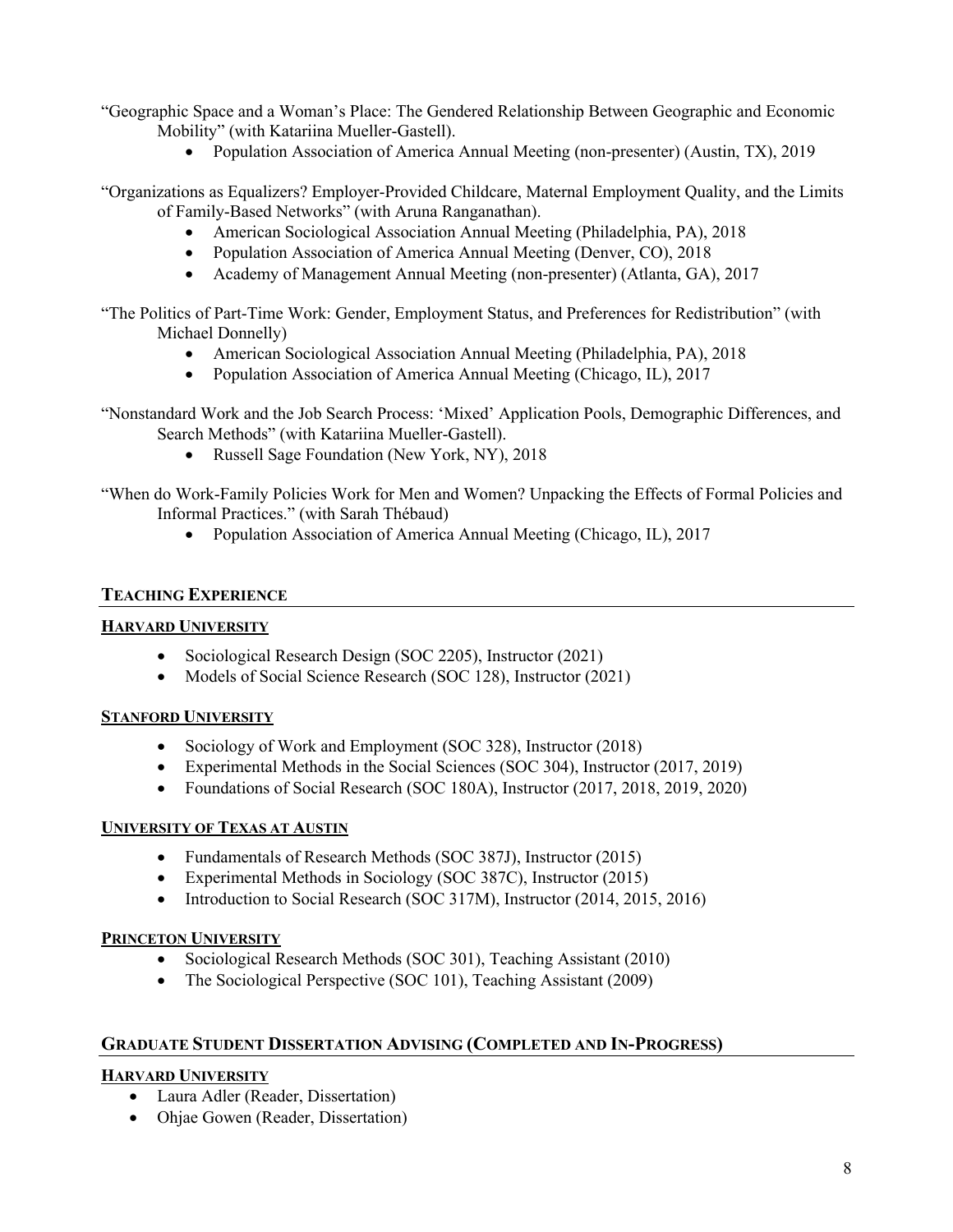- Alexandra (Olenka) Mitukiewicz (Reader, Dissertation)
- Channing Spencer (Reader, Dissertation)
- Tyler Woods (Reader, Dissertation)

# **STANFORD UNIVERSITY**

- Emily Carian (Reader, Dissertation)
- Esha Chatterjee (Reader, Dissertation)
- Christianne Corbett (Reader, Dissertation)
- Chloe Hart (Reader, Dissertation)
- Julia Melin (Reader, Dissertation)
- Amanda Mireles (Reader, Dissertation)
- Katariina Mueller-Gastell (Reader, Dissertation)
- Taylor Orth (Reader, Dissertation)
- Emma Tsurkov (Reader, Dissertation)
- Siman Wang (Reader, Dissertation)
- Scott Westenberger (Reader, Dissertation)
- Katherine Wullert (Co-Chair, Dissertation)

# **OTHER**

- Paige Gabriel, UT-Austin (Reader, Dissertation)
- Quan Mai, Vanderbilt University (Reader, Dissertation)
- Emily Paine, UT-Austin (Reader, Dissertation)

# **PROFESSIONAL ASSOCIATIONS**

American Sociological Association (2008 - Present)

• Section Member: Economic Sociology; Organizations, Occupations, and Work; Inequality, Poverty, and Mobility

# **PROFESSIONAL SERVICE**

# **DISCIPLINARY SERVICE**

- *American Journal of Sociology*, Consulting Editor (2022 2023)
- *Social Psychology Quarterly*, Editorial Board (2022 2025)
- Russell Sage Foundation, Future of Work Advisory Committee (2020 )
- Shift Project, Advisory Board (2018 )
- *American Sociological Review*, Editorial Board (2019 2022)
- ASA, Inequality, Poverty, and Mobility Section, Career Awards Committee (2021)
- PAA, Session Discussant, "Job Instability and Unemployment" (2021)
- ASA, Section on Organizations, Occupations, and Work, Council Member (2016 2019)
- ASA, Chair, OOW Section, Scott Award Committee (2017)
- ASA, Session Discussant, "Fatherhood, Parental Leave and Gender Inequality" (2017)
- PAA, Session Discussant, "Employment Trajectories and Life Course Outcomes" (2017)
- PAA, Session Organizer, "Race, Gender and Labor Market Inequalities" (2017)
- ASA, Member, OOW Section, Thompson Award Committee (2016)
- PAA, Session Discussant, "Gender, Race, and Labor Market Dynamics" (2016)
- ASA, Section on Inequality, Poverty, and Mobility, Conference Roundtable Organizer (2016)
- PAA, Session Chair, "Gender, Work and Family: The Influence of Social Context" (2015)